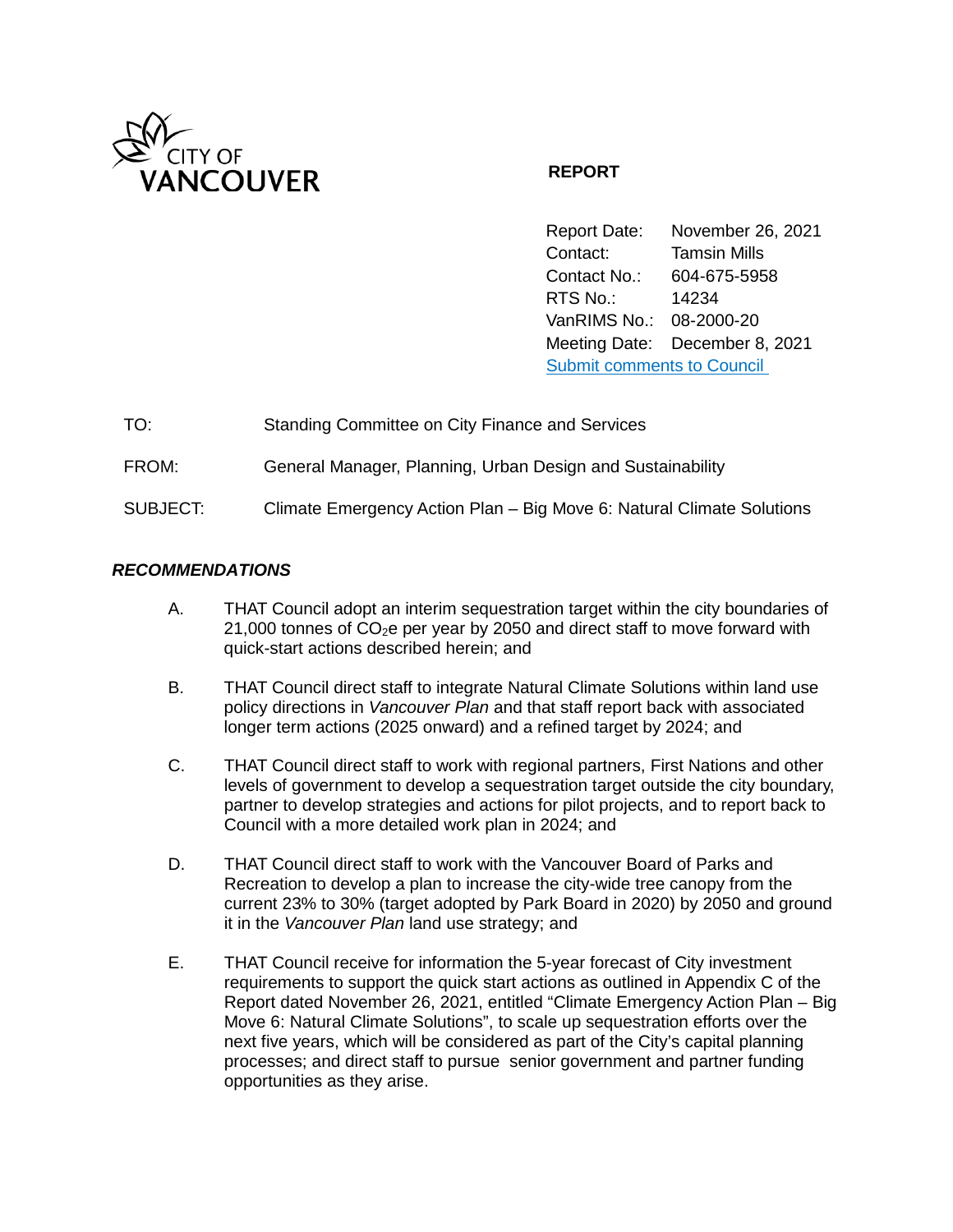### *REPORT SUMMARY*

In November 2020, Council directed staff to report back with nature-based carbon sequestration targets and recommended pilot projects. Nature-based carbon sequestration refers to natural biological processes that capture carbon from the atmosphere into living systems. The following report proposes an interim nature-based carbon sequestration target and associated quick-start actions for natural climate solutions (NCS) inside city boundaries.

To achieve long term success, NCS will be advanced as a policy direction in the *Vancouver Plan*, with additional information to be brought forward in 2022 as part of that plan. This report also recommends to work with partners, including First Nations and other levels of government, to develop a target and action plan for NCS projects located outside the city boundaries.

### *COUNCIL AUTHORITY/PREVIOUS DECISIONS*

- *Vancouver Plan Update and Quick Start Actions (2021)*
- *Climate Emergency Action Plan (2020)*
- *Climate Change Adaptation Strategy (2018)*
- *Coastal Adaptation Plan: Fraser River Foreshore (2019)*
- *Rain City Strategy (2019)*
- *Vancouver Board of Parks and Recreation Master Plan, VanPlay (2019)*
- *Urban Forest Strategy (2014)*
- *Biodiversity Strategy (2016)*
- *City Greenways Plan (updated June 2020)*
- *Metro 2050 Regional Growth Strategy Update Draft (June 2021)*
- *City of Vancouver: Regional Context Statement Official Development Plan (2013)*
- *Metro Vancouver 2040: Shaping our Future (2011)*

### *CITY MANAGER'S/GENERAL MANAGER'S COMMENTS*

This report, Big Move 6: Natural Climate Solutions, is in response to Council direction from November 2020 when Council approved the Climate Emergency Action Plan (CEAP). CEAP aims to cut carbon pollution to 50% of 2007 levels by 2030 and achieve carbon neutrality before 2050. The report directed staff (Recommendation U) to report back in fall 2021 with a naturebased carbon sequestration target and recommended pilot projects, potentially working with local First Nations, Metro Vancouver and other local municipalities.

The City Manager recommends approval of the foregoing.

### *REPORT*

### *Background/Context*

The Climate Emergency Action Plan (CEAP) is the city's climate change mitigation plan and includes six big moves to put Vancouver on track to reduce our carbon pollution by 50% by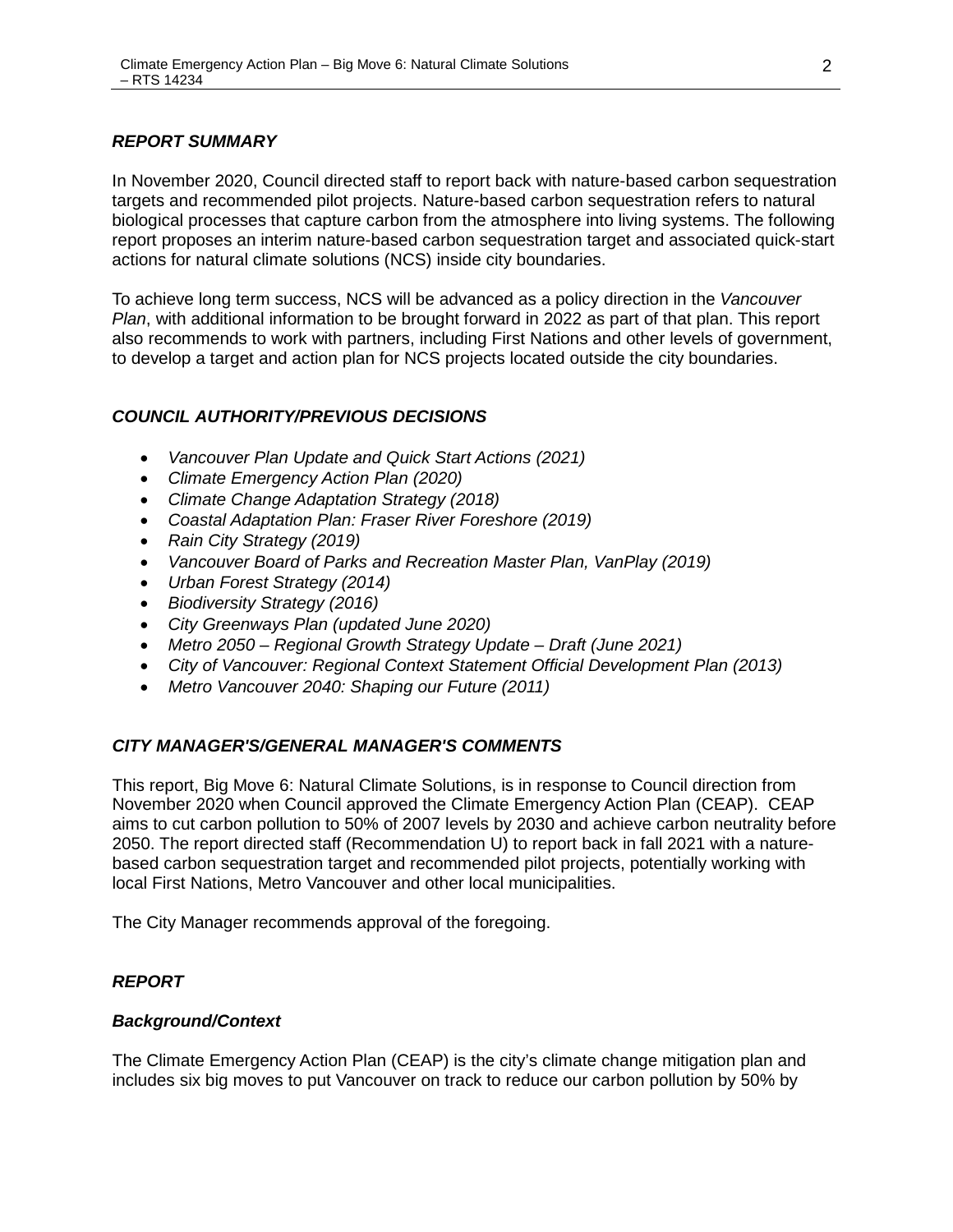2030 in alignment with the findings of the UN Intergovernmental Panel on Climate Change (IPCC). This report represents the  $6<sup>th</sup>$  action in the plan: restored forests and coasts. The IPCC concluded that all future scenarios successful in limiting global warming to 1.5ºC must include extensive use of techniques to remove carbon from the atmosphere to reach negative emissions. Carbon sequestration, which broadly refers to capturing carbon from the atmosphere, is an important component to reducing carbon pollution.

Negative emissions can be achieved through nascent technology, such as direct air capture, and/or through natural systems, also known as natural climate solutions (NCS). NCS refers to natural biological processes and systems that sequester carbon from the atmosphere into living systems and are the focus of Big Move Six. There are two main pathways by which NCS can occur: land-based sequestration, and ocean/aquatic sequestration. Land-based sequestration activities include reforestation, improved forest management or forest protection, improved farming practices, composting and soil enhancement techniques. Ocean/aquatic sequestration actions include coastal and freshwater wetland restoration, management or protection, among others.

Staff is not recommending technology-based carbon sequestration at this time because these have not yet been proven at scale, are more expensive than NCS, and provide few co-benefits. Natural climate solutions are proven to sequester carbon, are synergistic with adaptation to climate change, and provide quantifiable co-benefits for communities and ecosystems, such as reducing temperatures in urban heat islands, managing rainwater and supporting biodiversity. Investing in NCS over the long term can help offset the need for costly grey infrastructure while providing co-benefits.

In the fall of 2020, staff began work with a consultant to convene an advisory committee of experts to provide guidance on the initiation of a NCS program. Initial research into potential pathways for the City's sequestration efforts identified five distinct categories, each with a range of potential activities: forests, freshwater wetlands, agriculture and grasslands, marine vegetation, and cross-sectoral approaches. The consultant and advisory committee explored specific project options including green infrastructure, riparian restoration, seaweed-based projects, integration of wetlands in parks and urban forestry.

## *Strategic Analysis*

NCS currently sequesters approximately 16,000 tonnes of  $CO<sub>2</sub>e$  annually within the municipal boundaries. This is roughly equivalent to the emissions from 3,500 vehicles. The largest contributors to this baseline are street trees and trees growing on private property, representing 85% of the biosequestration baseline. (Figure 1 below).

Trees on parkland and naturally forested areas make up much of the remainder (13%). Bioswales, community gardens, green roofs and other urban solutions represent only a fraction of the current baseline as do wetlands (~2%). The low percentage of urban solutions and wetlands is due to both sequestration potential and the very low number of these in Vancouver.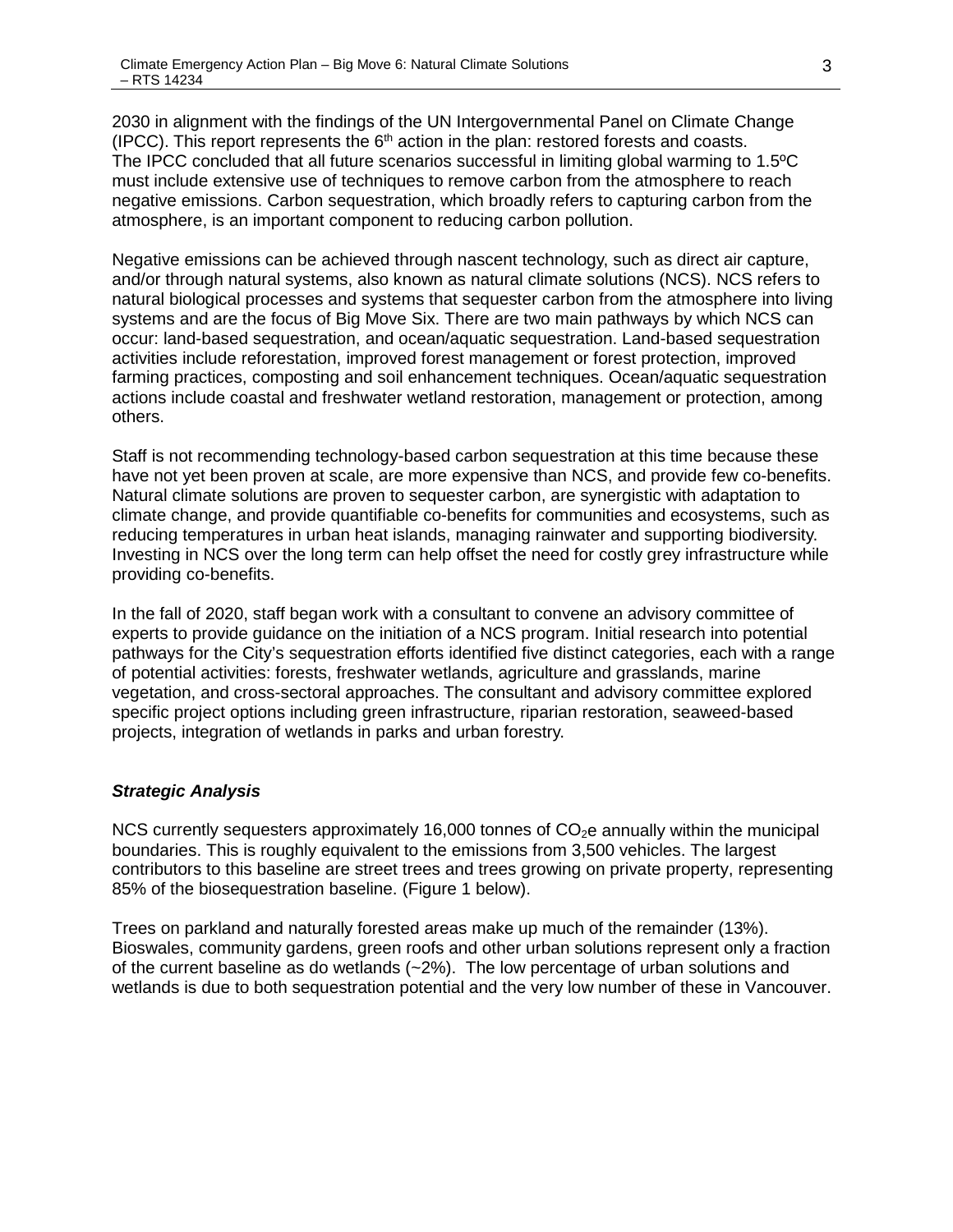

Figure 1: Current percent contributions of natural assets within the city toward the sequestration baseline  $(16,000tCO<sub>2</sub>e)$ 

Vancouver's quantitative contribution to sequestration was derived as follows. The magnitude of negative emissions in the IPCC pathways needed to keep warming to 1.5°C by 2050 were downscaled (reduced to a finer scale) to Vancouver proportionally using our current carbon emissions (roughly 2.4M tonnes annually). Using this proportional reduction<sup>1</sup>, Vancouver's sequestration need ranges between 250,000 tonnes  $CO<sub>2</sub>e$  annually to 300,000 tonnes  $CO<sub>2</sub>e$ annually.

Increasing Vancouver's current sequestration levels from 16,000 tonnes of  $CO<sub>2</sub>e$  annually to even the minimum of 250,000 tonnes CO<sub>2</sub>e annually represents a 1562% increase. *It is not feasible to achieve these levels within city boundaries.*

Vancouver faces similar challenges in delivering natural climate solutions as most densely populated urban centres. Potential sequestration solutions are limited by the multiple and often competing demands for land such as the need for housing, employment land, and infrastructure. Higher density housing and job centres in transit supportive locations are critical to reducing carbon emissions from building heating and transportation (Big Moves 1 and 2). For this reason, staff have determined that a number of creative solutions for sequestration both inside and outside the city boundaries will be necessary to achieve meaningful progress towards negative emissions targets.

Staff have worked collaboratively across departments to assess existing plans, projects and program targets (i.e. Rain City Strategy, Van Play, and Urban Forest Strategy) to develop an interim sequestration target inside city boundaries. Development of a sequestration target outside the municipal boundaries with corresponding actions and programs will require additional research and collaboration with all levels of government including First Nations.

 <sup>1</sup> Two approaches were used to estimate an approximate range of sequestration, both based on IPCC pathways to 1.5°C: based on land area (a range as low 5000 tCO2e/year) and based on Vancouver's contribution to global GHG emissions (a range as high as700, 000 tCO<sub>2</sub>e/year). The consensus of the Big Move 6 Advisory Committee (national and provincial scientists and partner organizations) was that a target range of approximately 250,000 to 300,000 tCO<sub>2</sub>e/year would be reasonable, consistent with the median share of NCS given the City of Vancouver's GHG emissions profile and the most consistent with the IPCC recommendations.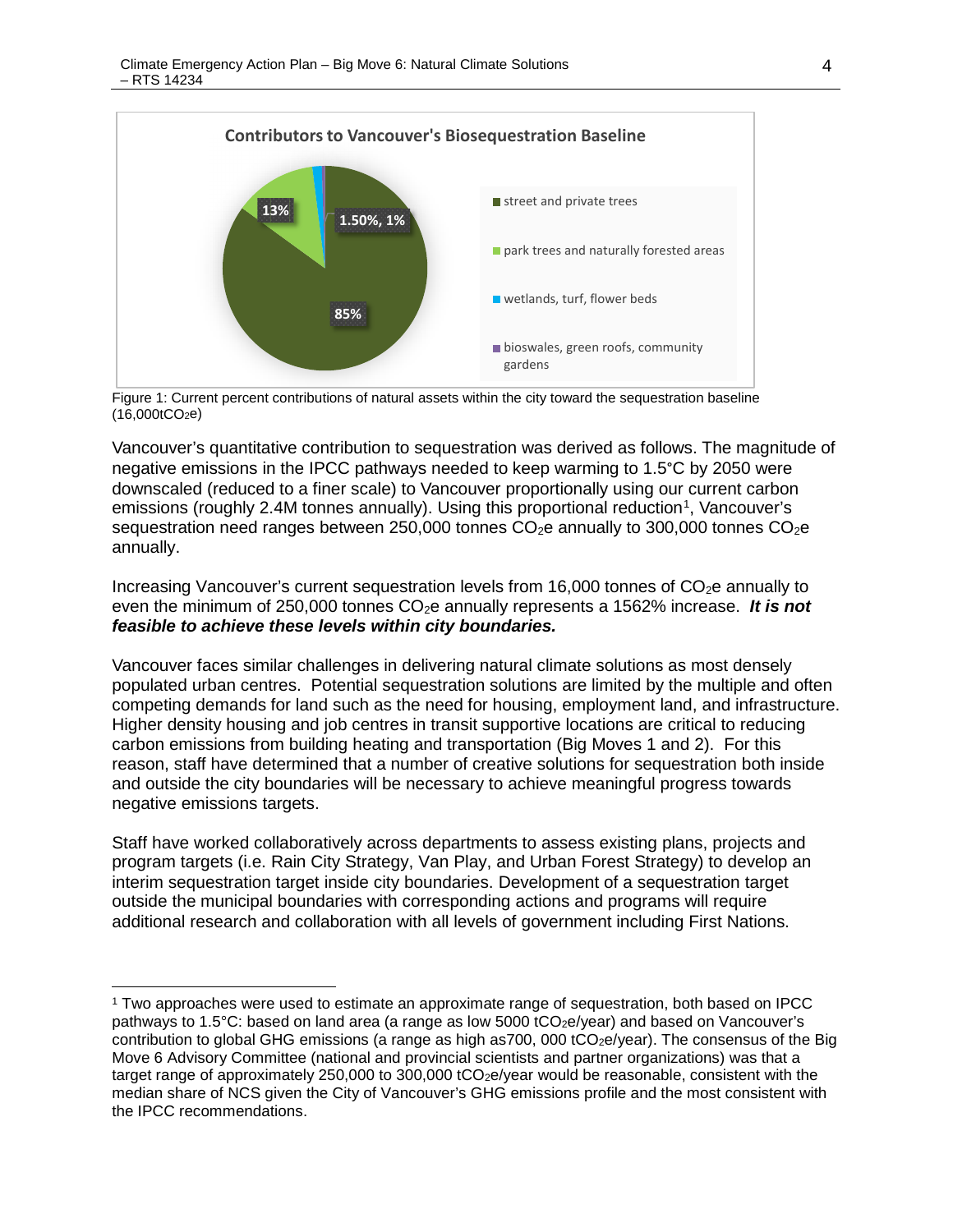### **Proposed Target:**

Staff is proposing an interim target for sequestration inside Vancouver's municipal boundaries of  $21,000$  tCO<sub>2</sub>e/year gross by 2050. The proposed interim target is based on an additional 5,000  $tCO<sub>2</sub>e/year$  being removed by 2050, beyond the current baseline of 16,000  $tCO<sub>2</sub>e/year$ . The target was derived by measuring the potential sequestration of a range of projects and targets already planned inside the city. Feasibility of achieving this target will be determined through emerging land use patterns and urban form directions developed through the *Vancouver Plan* process and by meeting objectives to increase tree canopy citywide to 30% from the current level of 23%.

Further work is needed to ensure that the current baseline of NCS can be retained as housing density increases and the impacts of a changing climate worsen. It should be noted that the intent of this target is not to prevent further urbanization. Greater climate benefits will be achieved through land use changes that will allow the creation of more complete and connected neighbourhoods so that more people are able to reduce their dependence on vehicle trips and live in close proximity to their daily needs. Incorporating this work into the *Vancouver Plan* will ensure that natural climate solutions are foundational to the City's future land use plan and the supporting strategies are fully integrated to achieve the highest possible co-benefits.

At this time, staff is not proposing a sequestration target for outside the city boundaries. Instead, staff will continue working with First Nations, in regional forums, and with other levels of government to better understand roles and responsibilities, pilot project opportunities, and potential funding sources and budget implications.

#### **Quick Start Actions**

The following quick-start actions are proposed to advance Big Move Six. Quick start actions are no-regret actions that improve Vancouver's liveability regardless of whether the target is revised in the future. These actions are to be implemented over the next four years (to 2025), in parallel with development of a longer-term action plan for NCS. More details, supporting actions and associated pilot projects can be found in Appendices A to C.

#### *6.01: Retaining and Enhancing NCS on Private Lands*

The Protection of Trees Bylaw is currently being reviewed for pilot changes in conjunction with the City Manager's Internal Development Application and Permitting Modernization Task Force. Staff propose to integrate learnings from this work with NCS objectives to clarify bylaw provisions, strengthen preservation measures, provide flexibility and alternatives for mitigating tree loss, add options for planting on public lands, and improve monitoring and tracking of canopy loss. The Bylaw will likely see several phases of improvements, starting with initial improvements to provide clarity and transparency during the application process, followed by potential further amendments which would include engagement with experts, stakeholders and the public. Staff will also assess potential revisions to associated bylaws that affect tree placement and below-grade construction. Any amendments need to be made in coordination with other green infrastructure policies for private property including stormwater infiltration and urban agriculture requirements.

Related initiatives underway include efforts to map our urban forest on private property, increasing compliance of replacement tree requirements through inspections, and amending the tree replacement list to ensure resiliency of tree species as the climate changes.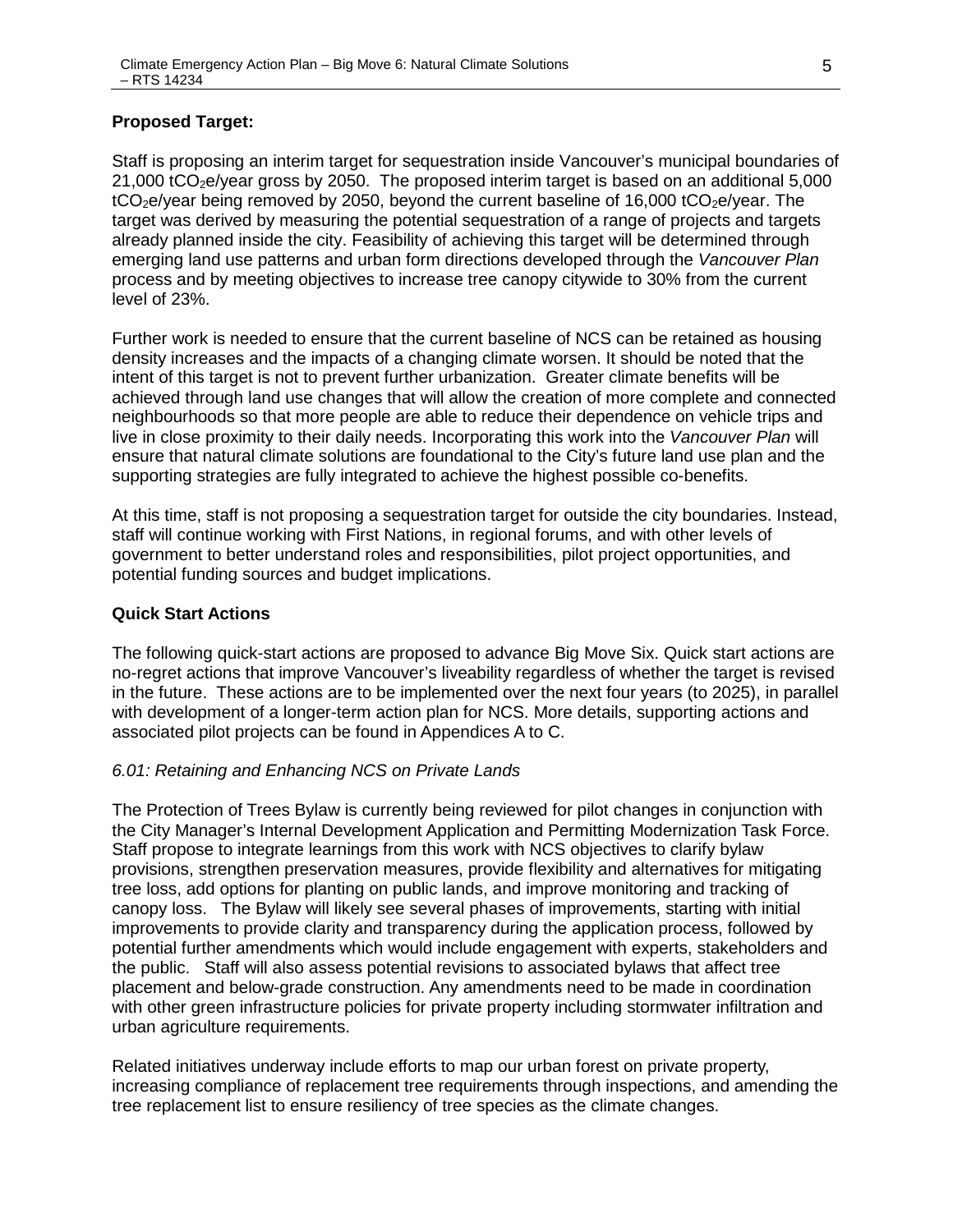In parallel, the Park Board is also moving forward with improvements to its private tree sales program with a focus on deficit canopy areas and improved stewardship per tree. This program will continue the progress made under the Greenest City Action Plan to encourage planting of new trees on private property. Similarly, the Vancouver Economic Commission will work with its partners to explore how to advance and expand business sector practice on NCS including both on-site natural assets and green infrastructure and off-site investment.

### *6.02: Enhance NCS efforts on public land*

The majority of the City's NCS baseline consists of the urban forest and naturally managed areas (NMAs) which include forests, wetlands, meadows, and streams. These natural assets provide a multitude of benefits, such as supporting biodiversity and providing rainwater management. To capture more of these potential benefits, NMAs require improved management and enhancement, including restoration on civic land and road rights of way as well as specialized operations staff.

Quick start actions include the following:

- Planting trees in neighbourhoods with historical tree deficits to increase tree canopy and reduce urban heat island effects.
- Developing blue-green systems to manage water, contribute to the urban forest and biodiversity, and enhance active transportation routes.
- Pursuing a partnership with the Vancouver School Board to green school property and adjacent areas, with particular attention on schools in areas with relatively high summer temperatures and deficient tree canopy.

Supporting actions will include developing soil conservation and management guidelines and working with Metro Vancouver and others partners to develop and integrate natural assets management practices.

### *6.03 Enhance sequestration through implementation of NCS pilot projects within the city*

There are a number of capital projects in the planning stages that could be advanced with a strong sequestration focus. Many of these projects are priorities in existing plans such as the 2002 Still Creek Rehabilitation and Enhancement Study and the Hastings Park Master Plan. The projects emphasize riparian health, green infrastructure and rainwater integration into parks, and many are located in neighbourhoods historically underserved by natural assets. Several of the projects are part of a recent \$20M application to the federal Natural Infrastructure Fund which, if successful, would provide 60% funding opportunity for NCS projects. Salt marshes and wetlands are known to offer some of the largest potential for NCS. Lost Lagoon restoration is one project that could be supported by Host Nations, and is being considered in the Stanley Park Comprehensive Management Plan. See Appendix B for a complete list of projects.

### *6.04: Advance sequestration outside the city.*

Sequestration projects outside the city boundaries will require funding partners, supporting partners, and close work with First Nations. The City can also play a supporting role in various established federal NCS programs such as the Natural Climate Solutions for Agriculture Fund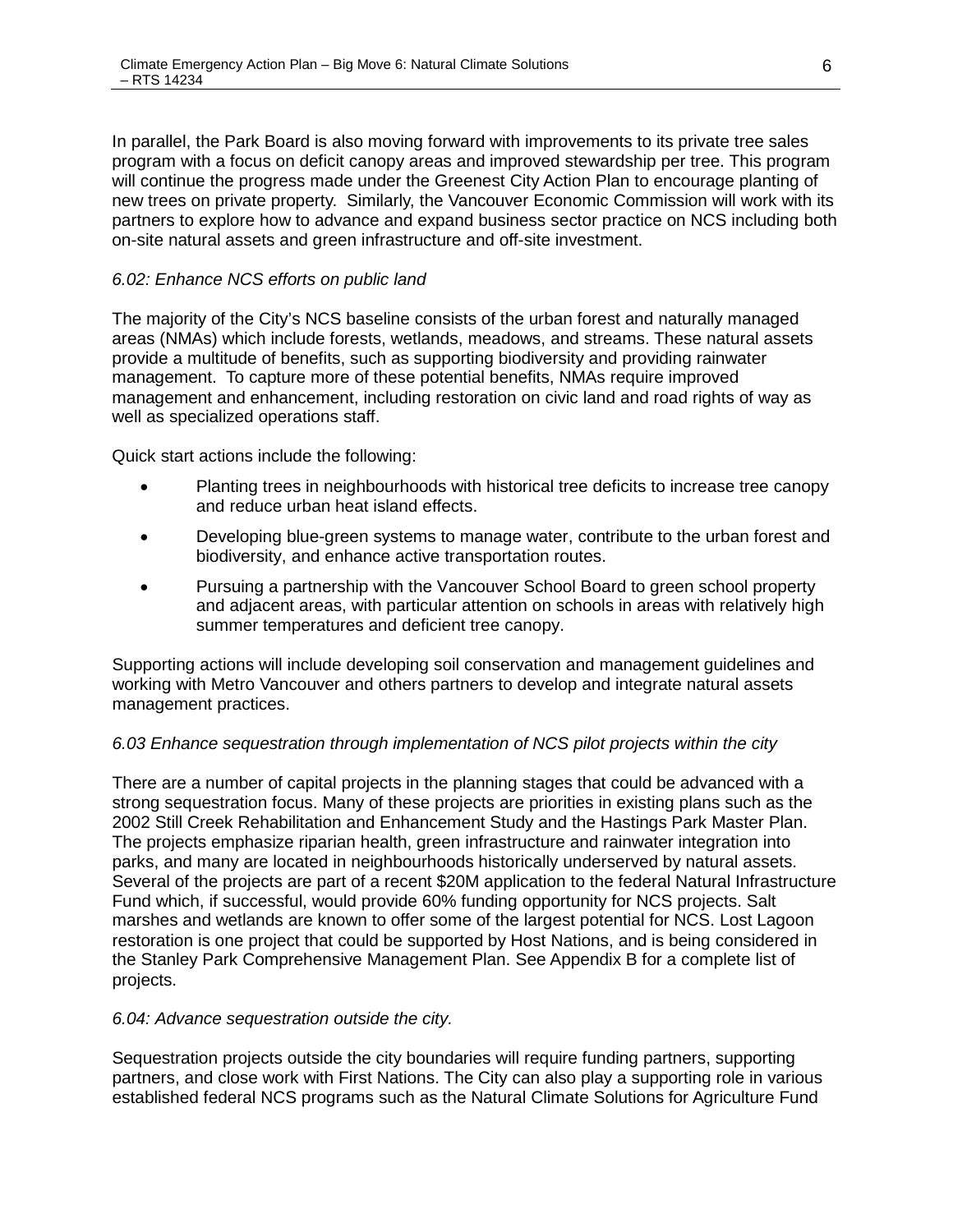and Climate Action Awareness Fund. Staff will continue working with First Nations, in regional forums, and with other levels of government to better understand roles and responsibilities, pilot project opportunities, and potential funding sources and budget implications. As a member municipality in Metro Vancouver, Vancouver will pursue opportunities to collectively advance NCS through the implementation of key regional plans including: the Regional Growth Strategy – Metro 2050, Climate 2050, the Regional Greenways Vision 2050 and the Regional Parks Masterplan.

#### *6.05: Explore funding options to support NCS*

There are a number of potential funding sources for NCS, particularly through several federal government programs. Under this quick-start action, staff will ramp up efforts to identify and pursue funding sources for work inside and outside the city.

#### **Integration with Vancouver Plan – Long term actions:**

Recommendation B directs staff to integrate Big Move Six into the *Vancouver Plan* land use strategy to ensure a more holistic approach grounded in the retention, restoration and expansion of natural climate solutions while synergistically assessing other land use priorities and objectives. A holistic approach will integrate objectives for biodiversity, climate resilience, greenways, green infrastructure, flood management, Indigenous stewardship, urban forestry and much more. Through this work, ecological networks and natural assets will be identified for conservation, restoration, and potential acquisition. The pilot projects identified in this report are a first step toward a more comprehensive, connected ecological network approach. Longer term NCS actions (beyond 2025) and monitoring indicators will also be developed. The interim sequestration target of  $21,000$  tCO<sub>2</sub>e/year will remain in place until staff report back to Council as part of *Vancouver Plan* and its implementation.

#### **Implementation, Monitoring and Governance:**

Progress on implementation milestones will be reported as part of the annual CEAP update as well as through the *Vancouver Plan* implementation program. The amount of sequestration within the city will be reported in 2025.

Staff are not able to report annually on sequestration because monitoring tools are not currently available with the level of data needed. As these tools are being developed, proxy indicators will be used to measure progress on NCS, such as net increase in tree count or increase in canopy cover. Improved monitoring of tree removals and replacements on private parcels is needed. Monitoring information will be brought forward to Council as part of the CEAP Indicators Framework (see Appendix M in 2020 CEAP Council Report).

### *Implications/Related Issues/Risk*

Setting sequestration targets and identifying supporting projects outside the city is a fairly new concept for Vancouver and introduces more complexity and uncertainty than normally encountered when delivering strategies and pilot programs located entirely within the city's jurisdiction. However, NCS programs are currently a focus for all levels of government. The federal Healthy Environment and a Healthy Economy program has earmarked billions of dollars toward tree planting, green infrastructure and NCS. The new Provincial adaptation strategy promotes the use of NCS, and draft policies are being developed as part of the Metro 2050 and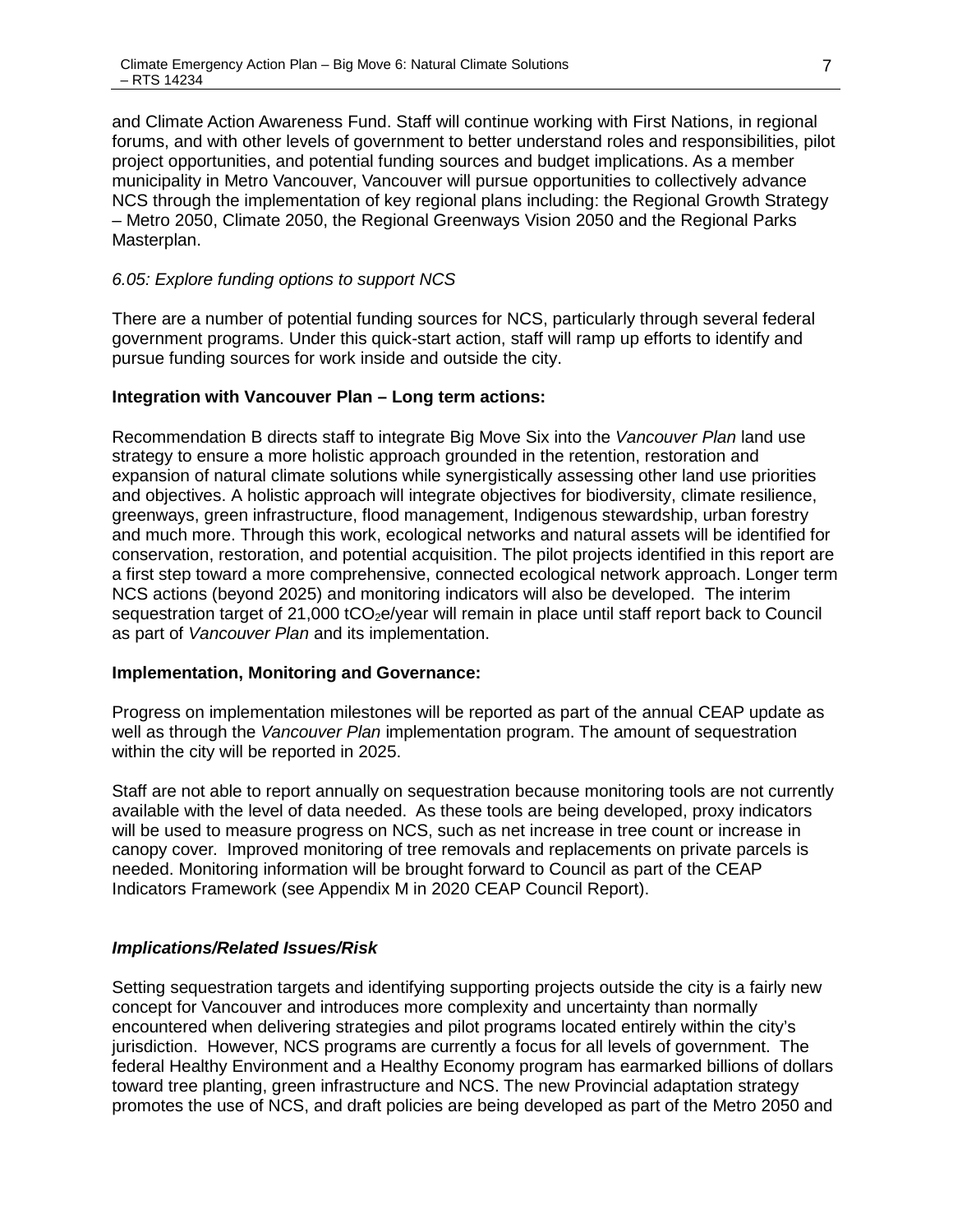Climate 2050 plans to promote green networks, increased canopy cover, conservation and NCS for climate action.

Although the success of programs and projects located outside city boundaries will be highly dependent on other governmental partners including and First Nations, it is important to move ahead with this work now to capture new opportunities and build a strong foundation of partnerships in this quickly evolving field. City staff have had preliminary conversations on these programs and will continue to actively engage with stakeholders and partners on these fronts.

### *Financial*

A five-year forecast, presented in Appendix C, is intended to serve as a road map of the initial investment requirements for Big Move 6. While many of the projects mentioned in this report are identified in existing strategies, already underway or in the planning stages; the ~\$100 million of investments to advance quick-start actions over the next five years will require doubling the current level of investment of ~\$10 million per year to make progress towards the proposed interim target. The initial investment requirements and shortfall for Big Move 6 are incremental to those previously presented for the Climate Emergency Action Plan, which did not include Big Move 6. Funding requests will be brought forward for consideration as part of the capital planning processes, subject to prioritization and funding capacity constraints facing the City given the impact of the pandemic, the City's infrastructure deficit, and other CEAP and Council priorities.

Staff anticipate the investment strategy for Big Move 6 will evolve over time as federal and provincial funding programs become available. Staff will bring forward revised estimates as new financial information becomes available, as part of the overall CEAP financial strategy.

## *Environmental*

As noted throughout the report, the environmental benefits of natural climate solutions are numerous. NCS can restore and enhance biodiversity, and aquatic and terrestrial habitat. NCS can improve water quality and reduce the amount of combined sewer overflows. Healthy, resilient ecosystems are best able to thrive under the pressures of climate change and climate related disasters.

## *Equity, Reconciliation and Engagement*

Equity is central to Big Move 6 and staff are grateful for the work of the Climate and Equity Working Group (CEWG) and their thoughtful contributions to the content and recommendations in this report.

The CEWG highlighted many opportunities to advance reconciliation and equity. Some of the key learnings and feedback from the group included providing equitable access to natural assets across the city, employing the wisdom and leadership of the host Nations to guide implementation, focusing the strategy on stewardship and people, and placing an enhanced natural asset lens on land development. Staff will return to the CEWG for guidance on emerging policies and proposed pilots and programs throughout this work.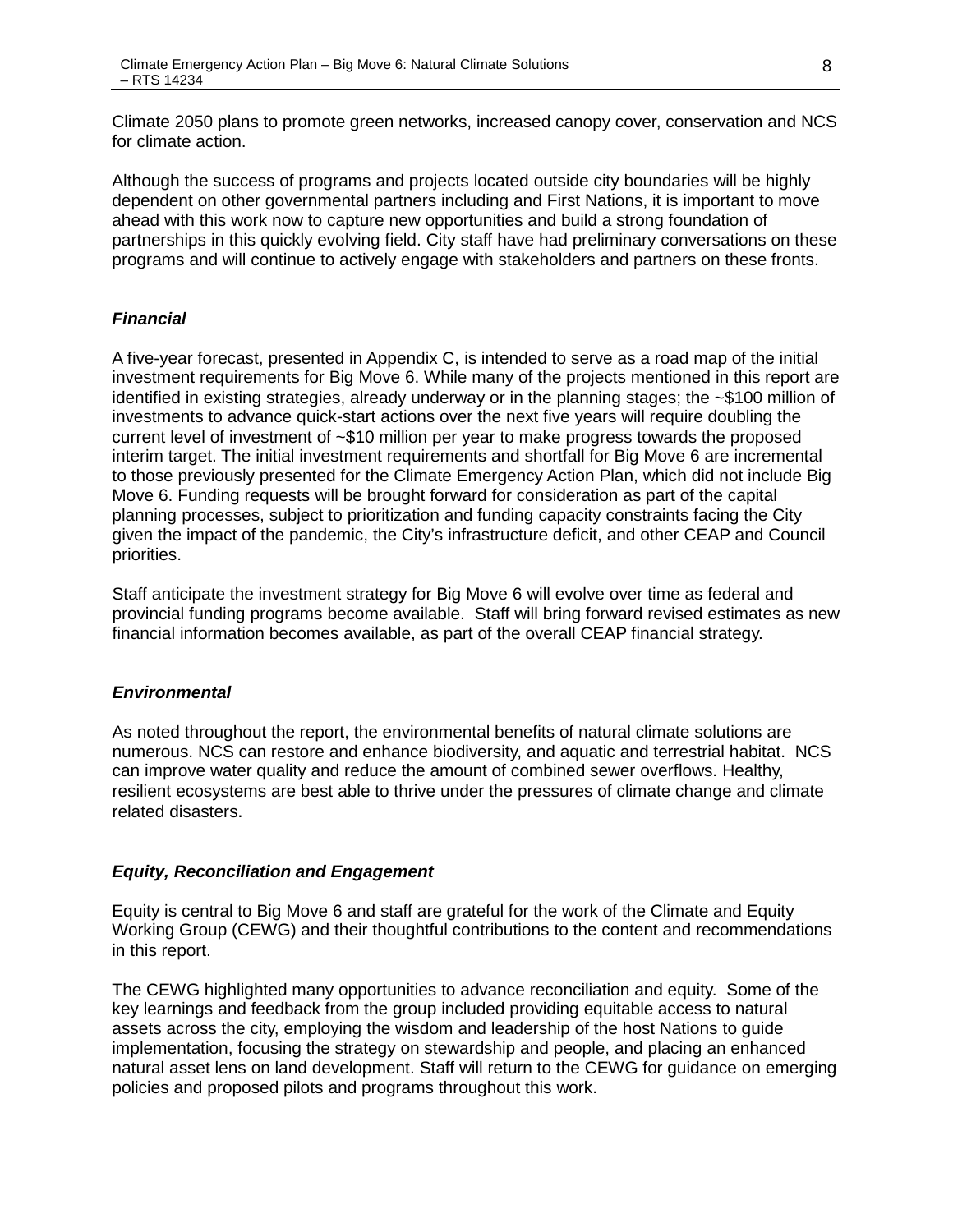Staff also reached out to the three local First Nations seeking to collaborate on sequestration work. As one example of this work, the Tsleil-Waututh Nation provided valuable input to the process through a meeting and report comments. These included the important reminder that upland NCS interventions improve downstream water quality in Burrard Inlet. In turn, this leads to improved opportunities for ocean-based sequestration and an overall increase in the health of the inlet. Capacity funding for the Nations is imperative to continue building these relationships and exploring potential NCS projects and is included in the budget.

Additionally, the Vancouver Park Board Master Plan, Van Play, presented equity initiative zones, a priority setting tool to identify historically under-served areas (see Figure 4, Appendix D). Public health studies [\(e.g. BC CDC Grand Rounds Presentation, Nov 2, 2021\)](https://urldefense.com/v3/__https:/nexuswebcast.mediasite.com/Mediasite/Showcase/bc-cdc-showcase/Presentation/896ca6fb39e246ab801c0526867b73741d__;!!G4oVokrRG-Im!7kXesbXJLIfegppO0ZeC8bTNv9frW5hER527XjgNJUQWOtcNk-FphBywRL1K54qV5ny-SMOgdXPA$) and recent news articles have examined the disparate impacts of urban heat island effect on marginalized and vulnerable people (see Figure 3, Appendix D). These inequities will be addressed in the provision of NCS quick start actions and longer term strategies of the *Vancouver Plan*.

### *CONCLUSION*

The Big Move 6 natural climate solutions recommendations contained in this report support the Climate Emergency Action Plan and are an important step towards achieving the City's goals of reaching net zero GHG emissions before 2050 and moving toward negative emissions to limit global warming to 1.5°C. Additionally, carbon pollution reductions provide significant co-benefits related to water management, human health, biodiversity, reconciliation and overall resilience of the City of Vancouver.

\* \* \* \* \*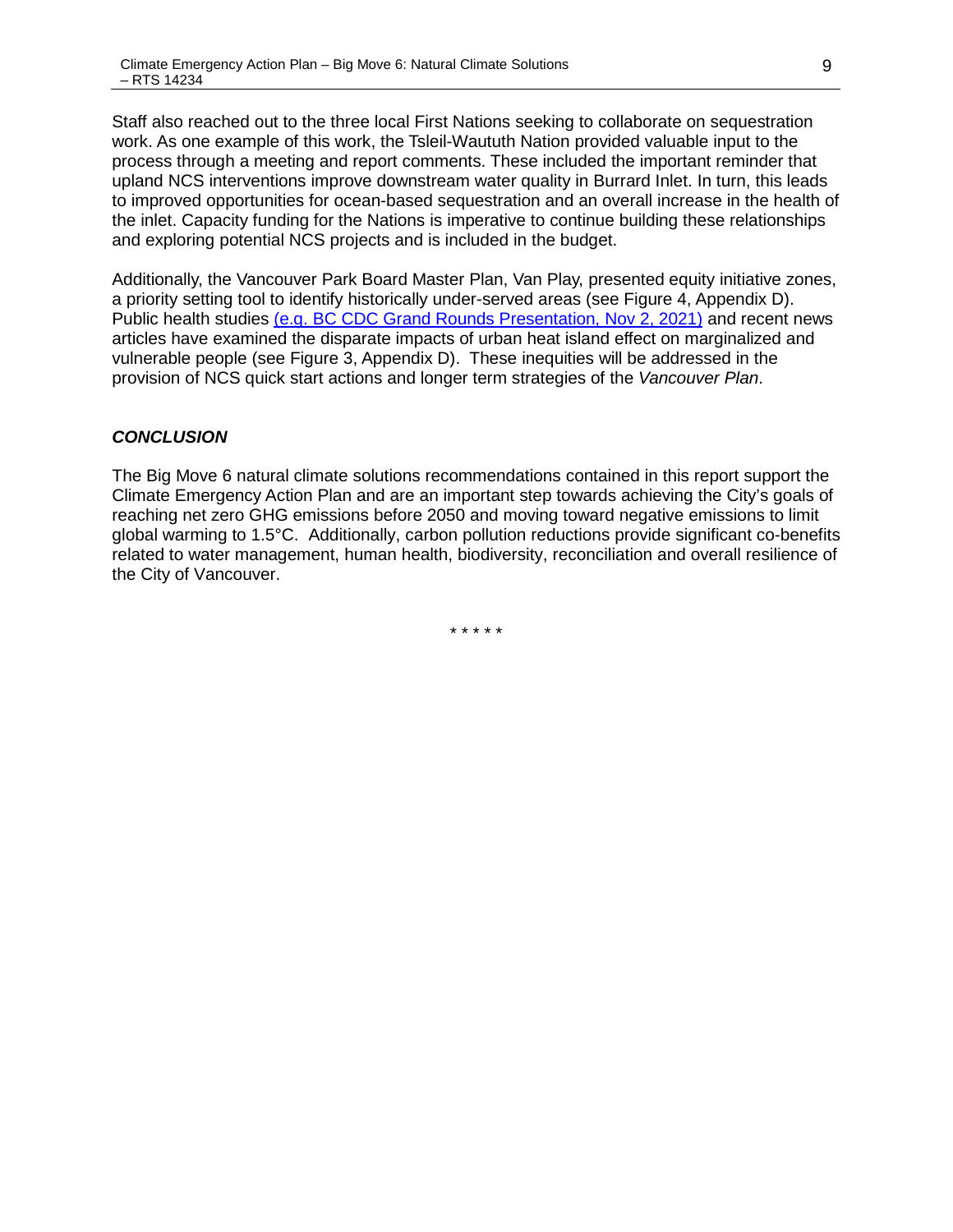### **List of Quick Start Actions and Sub-Actions**

#### **6.01:** Retain and enhance NCS on private land

Roughly 38% of Vancouver's current tree canopy cover is on private land. The majority of this area is on residentially zoned land containing either one- or two-family homes with relatively low building/lot coverage. Typical redevelopment of these lots today is simply replacing older single family homes with new, larger single family homes. This low density residential land use pattern impacts carbon sinks, such as trees, while providing none of the climate action benefits of denser, complete communities.

Alternatively, increasing density in older low density residential neighbourhoods is an important opportunity to further the climate goals of complete communities. However, tree retention and mitigation strategies must be strengthened to maximize the co-benefits of this important strategy.

Staff are currently reviewing best practices for tree bylaws and monitoring the recent changes to consider a comprehensive update of the Protection of Trees Bylaw. Staff will also explore other regulatory tools that support healthy trees, such as setbacks, reducing excavation for shallower basements or increasing subsurface setbacks for parkades and improving post-development replacement tree inspections.

**6.02**: Enhance NCS efforts on public land

NCS quick start actions include:

- Supporting a Park Board update to the Urban Forest Strategy with a plan to increase the canopy cover from current 23% to 30% by 2050;
- Continue and expand the Park Board Naturally Managed Areas Program with specialized operations staff;
- Support Park Board in an equity-driven tree planting program;
- Begin implementation of blue green systems and school hot blocks projects;
- Develop guidance for City and Park Board projects on how to maximize sequestration and achieve other co-benefits;
- Develop soil conservation and management guidelines for private development and City operations (Engineering and Park Board);
- Develop a framework for natural assets across the City and Park Board and complete a coordinated inventory ; and
- Employ a City environmental coordinator to integrate departmental work on natural assets and urban ecosystems in development.

The information below elaborates on a few of these recommended actions –

As illustrated in Figure 1 in the main body of this report, sixty two percent of the urban forests are on public land contributing a large portion of sequestration benefits. The majority are located on streets and in public parks. The Urban Forest Strategy is being updated with a new target of 30% canopy cover by 2050 (adopted in 2020 by the Park Board). Meeting the target will require a range of actions including increased space and capital for tree planting on public rights of way and City-owned land, improved watering programs, climate-resilient tree species, and expanding staff resources.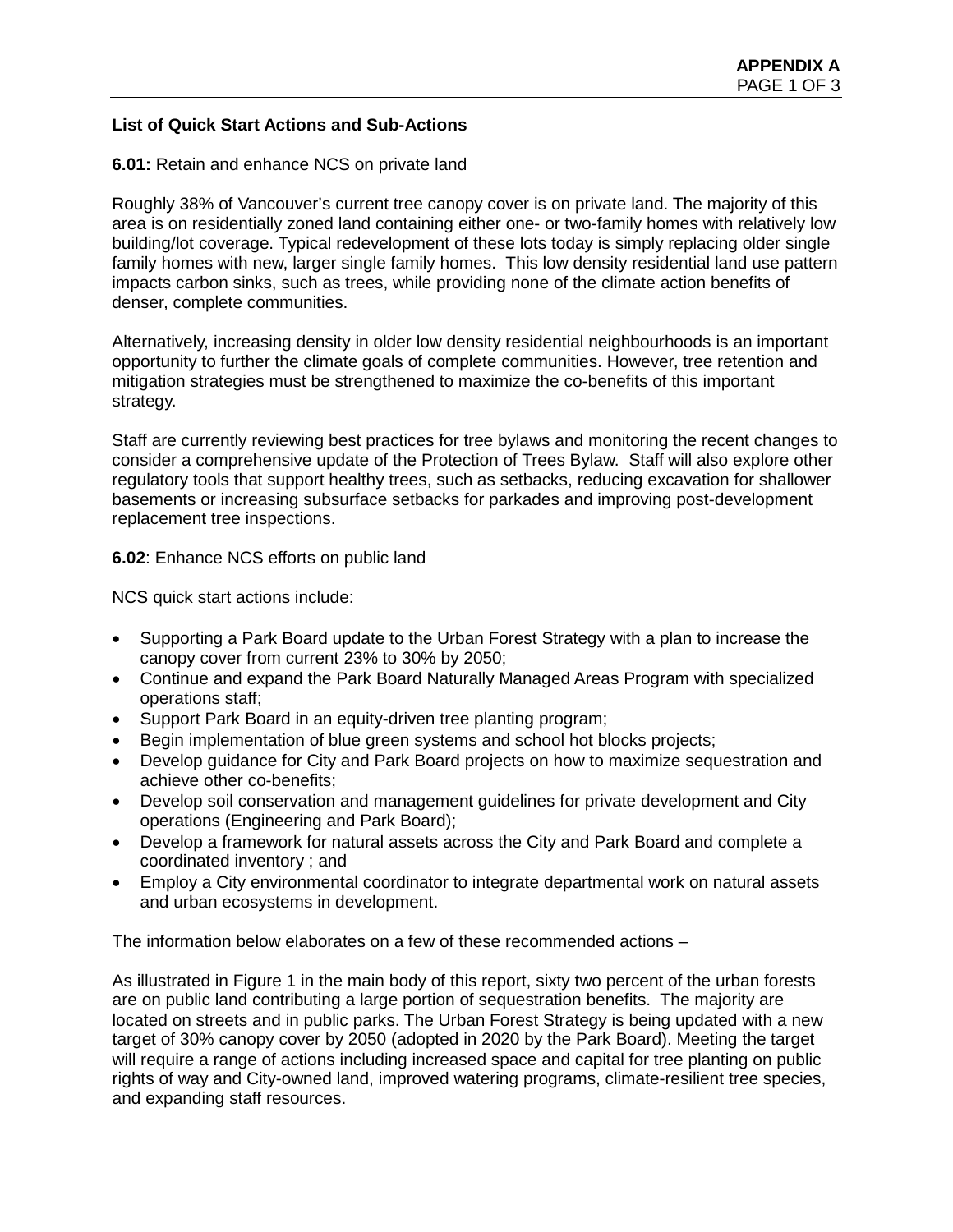Given the complexity of the urban environment and the competition for street space both above and below grade, urban forestry will require increased coordination with the engineering department to find creative solutions to minimize infrastructure conflicts.

An equity-driven planting strategy coincides with two projects: equitable blue green systems and school hot blocks. The first include networks of natural corridors that manage water, contribute to the urban forest and enhance active transportation routes. Historically underserved areas will be prioritized and the projects will address a large suite of climate impacts and equity concerns.

The second provides an opportunity to partner with Vancouver School Board to "green" school yards. Staff have identified schools located in hot spots around the city where urban heat island effect and deficient tree canopy are pronounced. These schools have large hardscaped yards and building footprints with few shaded and green areas

Naturally Managed Areas (NMAs) are forests, wetlands, meadows, and streams that provide wildlife habitat, cooling, and water filtration. Vancouver's NMAs range from Musqueam Creek to Grandview Cut, providing robust sequestration of carbon. These natural areas are intentionally managed with minimal practices, such as invasive species removal, fire hazard control, and waste removal. To maximize the potential benefits of these important resources, existing NMAs will require improved management.

A fundamental component of a successful NCS strategy is adequate land resources for implementation and expansion. A mapping exercise is underway through *Vancouver Plan* to identify existing and potential high value sequestration areas, including those that support biodiversity and blue/green ecological systems. Leveraging land use tools and acquisition to acquire and conserve these sites for NCS will be necessary.

**6.03** Enhance sequestration through implementation of NCS pilot projects within the city

See appendix B for a full list of projects.

**6.04:** Advance sequestration pilot projects in partnership with other levels of government, First Nations and other partners outside the city.

Sequestration projects outside the city boundaries will require funding partners, supporting partners such as the Forest Carbon Initiative and Seaforestation, and close work with First Nations. The City can also play a supporting role in various established federal NCS programs such as the Natural Climate Solutions for Agriculture Fund and Climate Action Awareness Fund.

Buying carbon credits related to fully developed sequestration projects is another alternative option to explore to meet our targets. Currently, there are a surplus of carbon offset credits on the B.C. market.

- Work with host Nations to explore pilot projects outside the City of Vancouver
- Continue to work with Metro Vancouver, the Port, UBC, the Province and others on enhancing regional sequestration
- Explore the purchase of carbon offset credits on the B.C. market

**6.05**: Explore funding options to support NCS programs and projects both inside and outside city boundaries.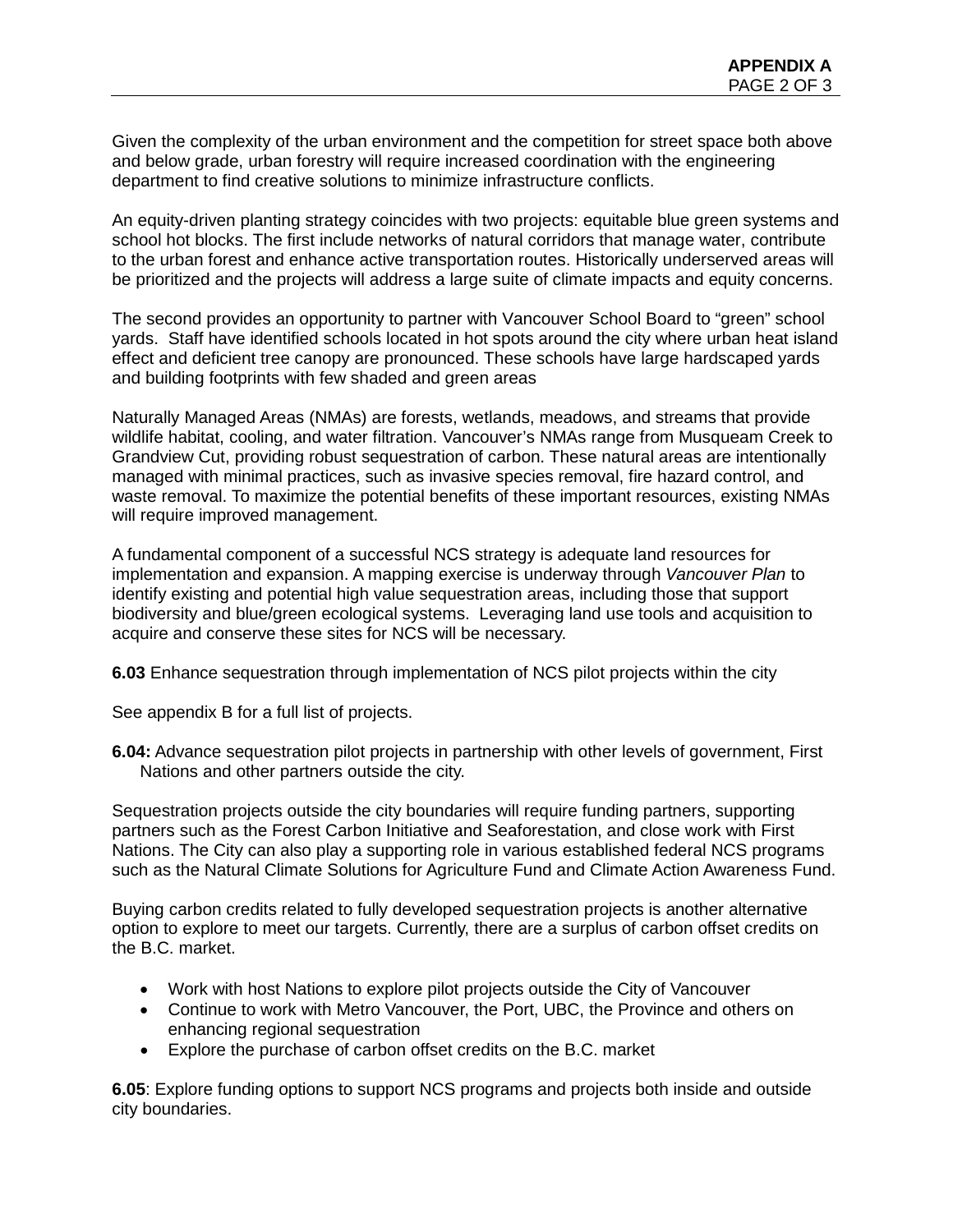Vancouver has received an invitation to apply for up to \$20M through the Federal Natural Infrastructure Fund. Projects need to be substantially completed by 2024 and require a 40% share in costs by the City. Land can be purchased and the funding can apply to a range of projects. Staff were encouraged to apply again in the next round of the Federal expression of interest for the 2 Billion trees initiative to support city tree planting. Staff also supported a Seaforestation application for the Climate Action and Awareness Fund on sequestration. Staff will continue working with all levels of government and through partnership to explore funding opportunities.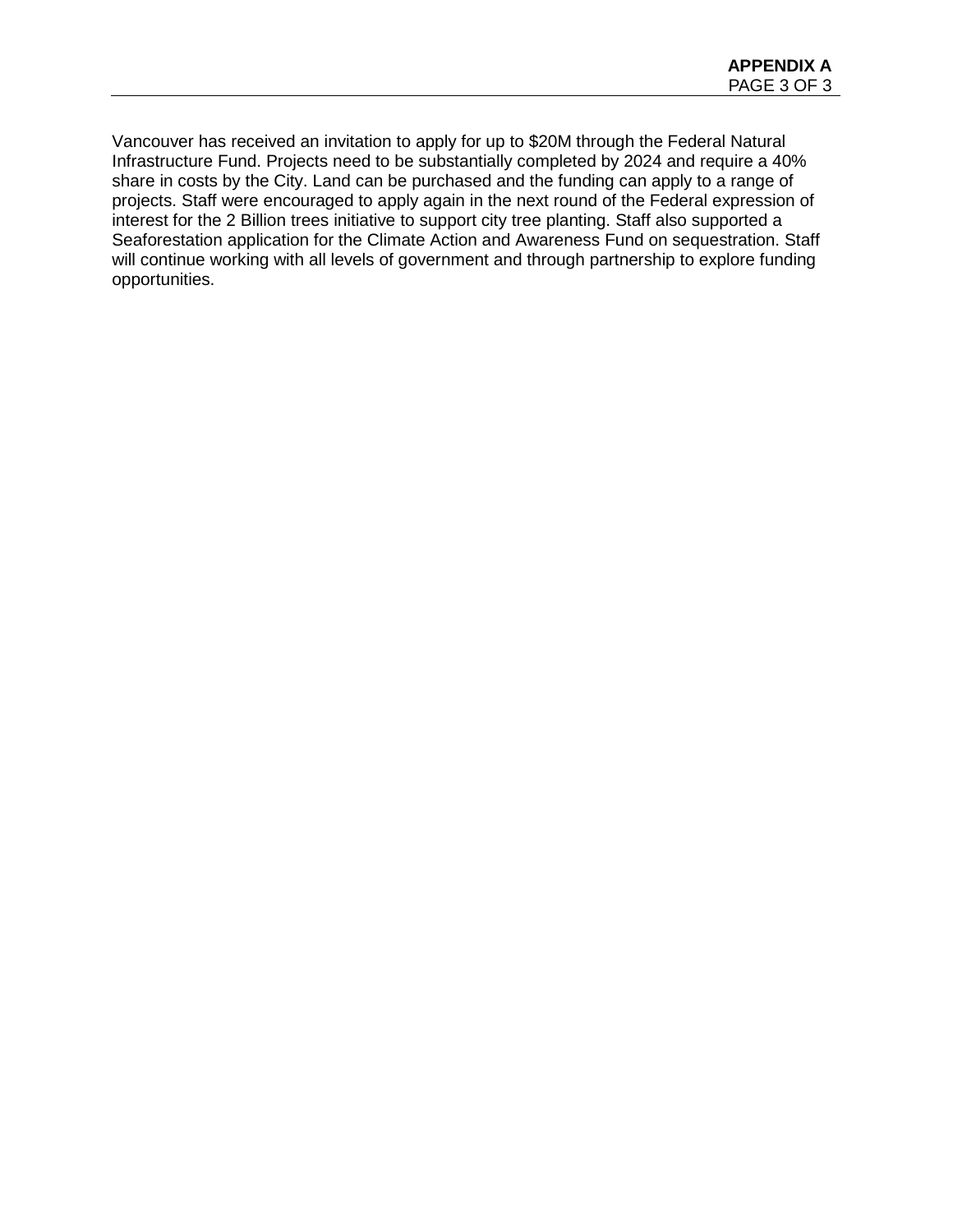### Pilot Project Descriptions

#### **\*Still Creek Enhancement Plan:**

Still Creek is one of Vancouver's few surviving creeks and is connected to the Fraser River via Burnaby Lake and the Brunette River. Still Creek was historically salmon bearing and after several decades of community/regional effort on restoration, spawning salmon began to return to East Vancouver in 2012/2013. The Still Creek watershed has very low tree canopy cover and the creek riparian forest corridor is very constrained by pavement. The surrounding area is also an underserved area for parks.

Approved in 2002, the Still Creek Enhancement Plan includes 10 and 50 year actions for creek enhancement including acquisition of land. Implementing actions will maintain the natural drainage asset, reduce flood risk, and increase biodiversity, aquatic habitat health and sequestration. Associated projects have been identified for implementation.

- Still Creek Enhancement Projects Review: Study to update enhancement concepts and cost estimates prepared and approved in 2002
- Still Creek at Cornett Restoration: Design and capital work to enhance the riparian corridor and treat stormwater runoff entering the creek.

#### **\*St. George Rainway:**

A rainwater management project that will deliver core utility services of rainwater management in the neighbourhood using green rainwater infrastructure. It will reduce flooding, bodies, reduce combined sewer overflows and improve water quality to local waterways, enhance climate resiliency, increase biodiversity and sequester carbon.

#### **\*Woodland and 2nd Avenue:**

Project includes a 1/2 block street closure with traffic calming measures, active transportation and a green infrastructure project.

#### **Hastings Park One Water Plan**:

The Hastings Park Master Plan (2011) is approved and includes re-establishing a historic stream (Renfrew Creek) that will reduce combined sewer overflows, increase biodiversity and provide sequestration opportunities through riparian tree planting. The project will double the amount of habitat through riparian expansion along the creek. A creek channel and adjacent riparian corridor connecting the Sanctuary ponds to Burrard Inlet will act as the backbone for stormwater management for the park and the adjacent area (all future projects should contribute rainwater to the pond), and will reduce the volume of rainwater discharged to the regional combined system. The quick start action for implementation now is the Hydraulic Study to support future creek corridor construction.

#### **Lost Lagoon Restoration**

Burrard Inlet water flowed into and out of the lagoon before it was land locked by the construction of the Stanley Park Causeway between 1913 and 1926. Historically the mud flats in the lagoon were a food source for Squamish peoples that had houses on the shoreline. As an isolated fresh/brackish water body, Lost Lagoon is a declining habitat threatened by future sea level rise. The Park Board has been working on options to restore this water body, including the feasibility of reconnection to Burrard Inlet and / or Second Beach.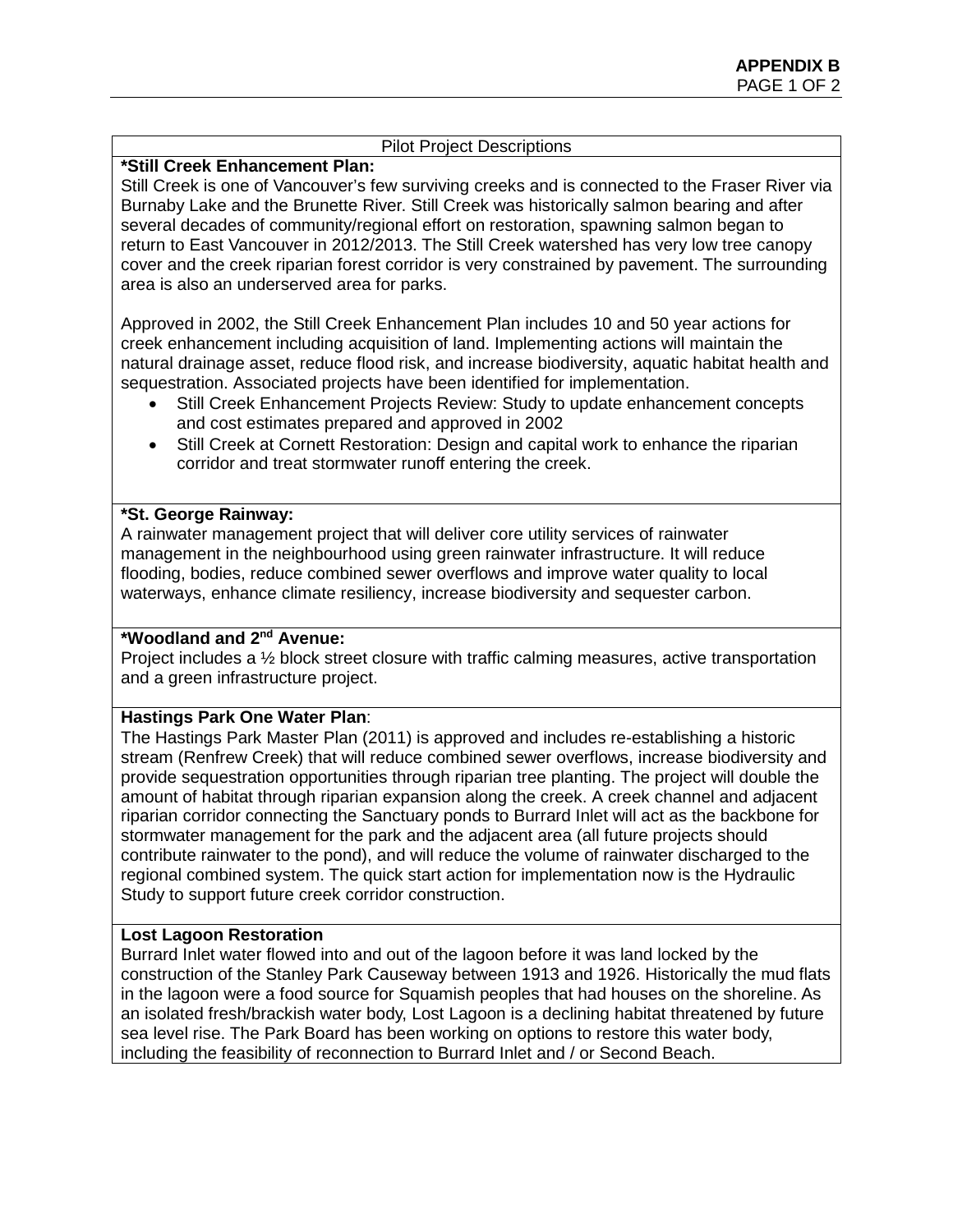#### **Rainwater Park integration**

These projects include adding wetlands, completing restoration and daylighting creeks in parks.

*Columbia/Alberta Park*: Park enhancement and water management. Requires feasibility and technical studies with construction in 2025 onward.

[\\*Tatlow/Volunteer:](https://vancouver.ca/parks-recreation-culture/tatlow-and-volunteer-park-stream-restoration.aspx) restore the historical stream in these two parks and restore the English Bay shoreline. The project is consistent with the Park Board's Biodiversity Strategy and is a focus project in the Rainwater Management Plan. Currently undergoing Archaeological Impact Assessment. Delays may incur further funding requests.

*\*Beaconsfield Park*: Beaconsfield is a larger park within the Still Creek watershed that includes a natural depression. Localized flooding of the nearby street and field could be managed with a carefully designed and funded ephemeral wetland that would also provide habitat and a naturally managed area to the neighbourhood, and connect to a nearby existing drainage area.

*\* Many of these projects are part of an application to the federal Natural Infrastructure Fund (NIF) through a non-competitive invitation. Projects receive part federal funding with a completion date of 2024.*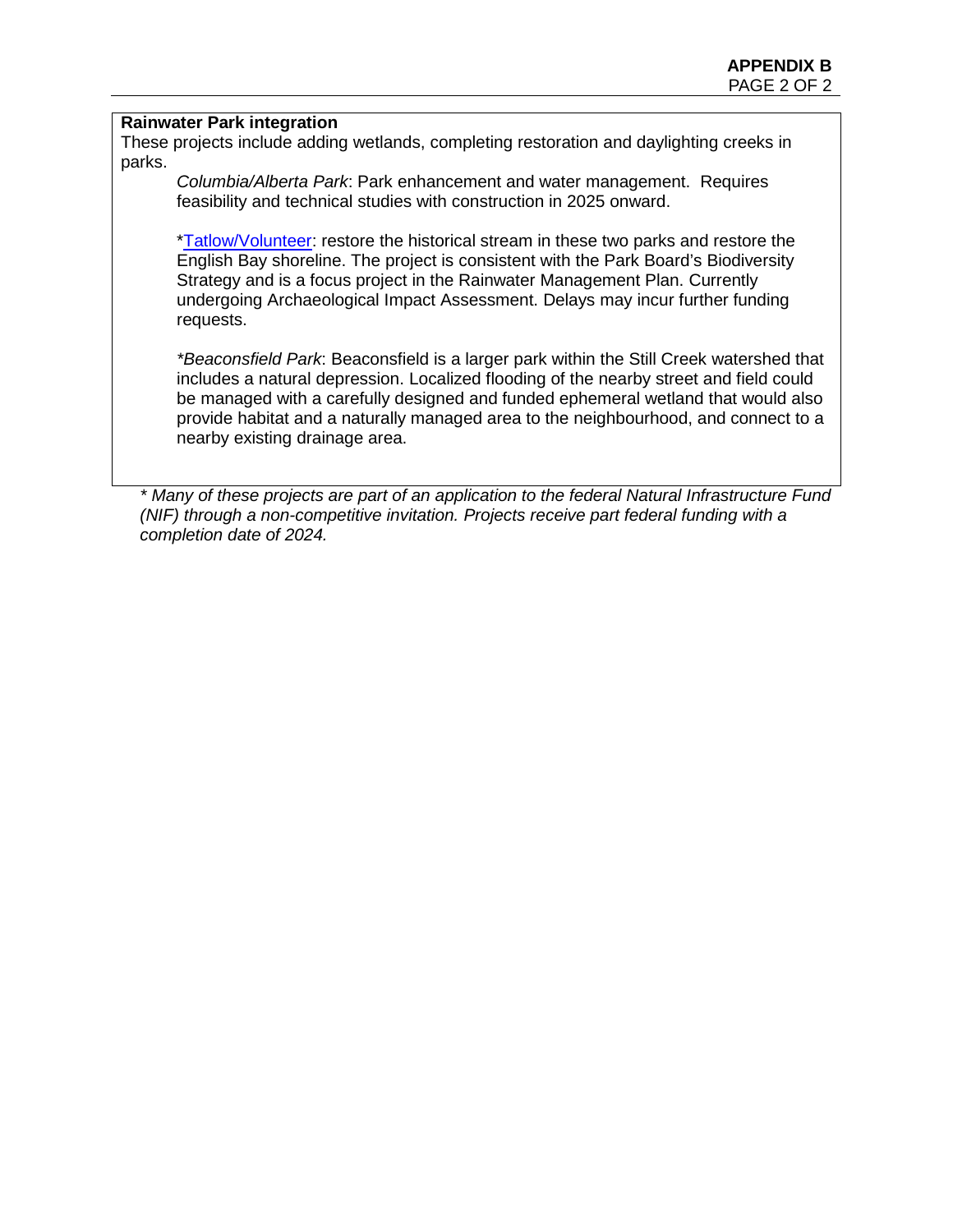# **5-YEAR FORECAST OF REQUIRED CITY INVESTMENTS**

|                                                                    | <b>Estimated</b>                                           | 2023-2026 Capital Plan Requirement                    |                                                        |                                                          |         |         | <b>Operating</b>            |
|--------------------------------------------------------------------|------------------------------------------------------------|-------------------------------------------------------|--------------------------------------------------------|----------------------------------------------------------|---------|---------|-----------------------------|
| <b>Proposed Action</b>                                             | <b>Current Annual</b><br><b>Capital Spend</b><br>(approx.) | 2022                                                  | 2023                                                   | 2024                                                     | 2025    | 2026    | Impact of<br><b>Capital</b> |
| 6.01 Retain and enhance NCS on private<br>property                 | \$0.4M                                                     | \$0.15M                                               | \$0.25M                                                | \$0.25M                                                  | \$0     | \$0     | \$0.75M<br>(inspections)    |
| 6.02 Enhance NCS Effort on Public<br>Lands                         | \$0                                                        | \$0                                                   | \$0.15M                                                | \$0.2M                                                   | \$0     | \$0     | \$150K/yr.                  |
| 6.02.1 Equity-Driven Tree Planting                                 | \$3M/yr.                                                   | \$6.0M                                                | \$7.0M                                                 | \$7M                                                     | \$9M    | \$9M    | \$300K/yr.                  |
| <b>Equity-Driven GI Projects</b><br>6.02.2                         | \$0                                                        | \$2.6M                                                | \$2.85M                                                | \$2.85M                                                  | \$3.1M  | \$3.1M  | \$100K/yr.                  |
| 6.03 Pilot Sequestration Projects                                  | \$7M/yr.                                                   | \$4.3M<br>(applic.<br>submitted<br>for \$3.6M<br>NIF) | \$11.8M<br>(applic.<br>submitted<br>for \$9.25M<br>NIF | $$20.1M*$<br>(applic.<br>submitted<br>for \$1.75M<br>NIF | \$5.3M  | \$5M    | \$300K/yr.                  |
| 6.04: Explore Options for Partnership<br>Projects Outside the City | \$0                                                        | \$0.1M                                                | \$0.1M                                                 | \$0.1M                                                   | \$0.1M  | \$0.1M  | \$0                         |
| 6.05 Explore funding options                                       | \$0                                                        | \$0                                                   | \$0.15M                                                | \$0                                                      | \$0     | \$0     | \$0                         |
| <b>Total</b>                                                       | \$10.4M/yr.                                                | \$13.15M                                              | \$22.05M                                               | \$30.25M                                                 | \$17.5M | \$17.2M |                             |

\*Lost Lagoon Restoration (estimated capital cost \$20M)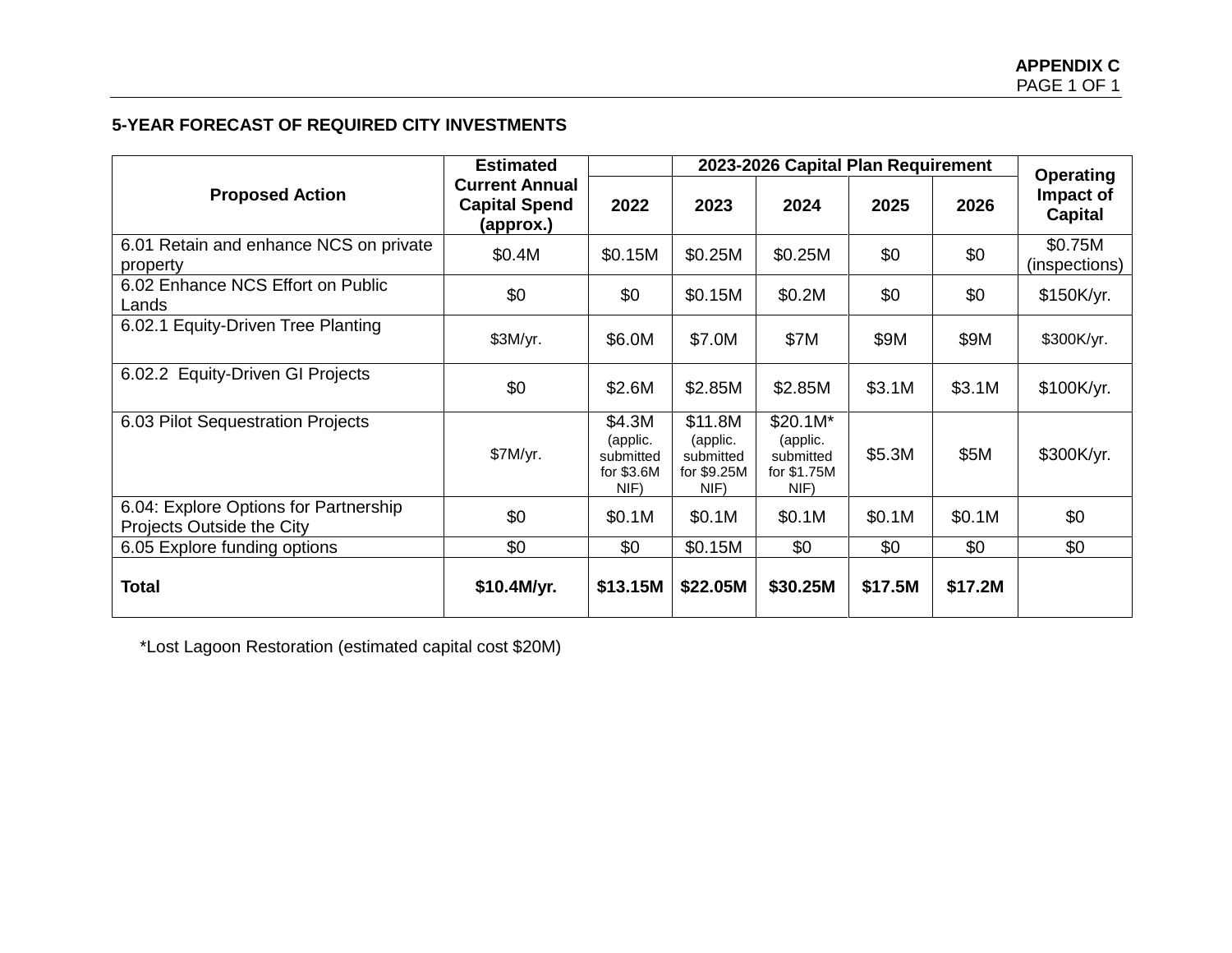

Figure 2. Percent canopy cover by neighbourhood



Figure 3. Excerpt From BC Centre for Disease Control Grand Rounds November 2<sup>nd</sup>, 2021, S. Henderson presentation. Refers to studies of mortality during the summer 2021 Heat Dome event.